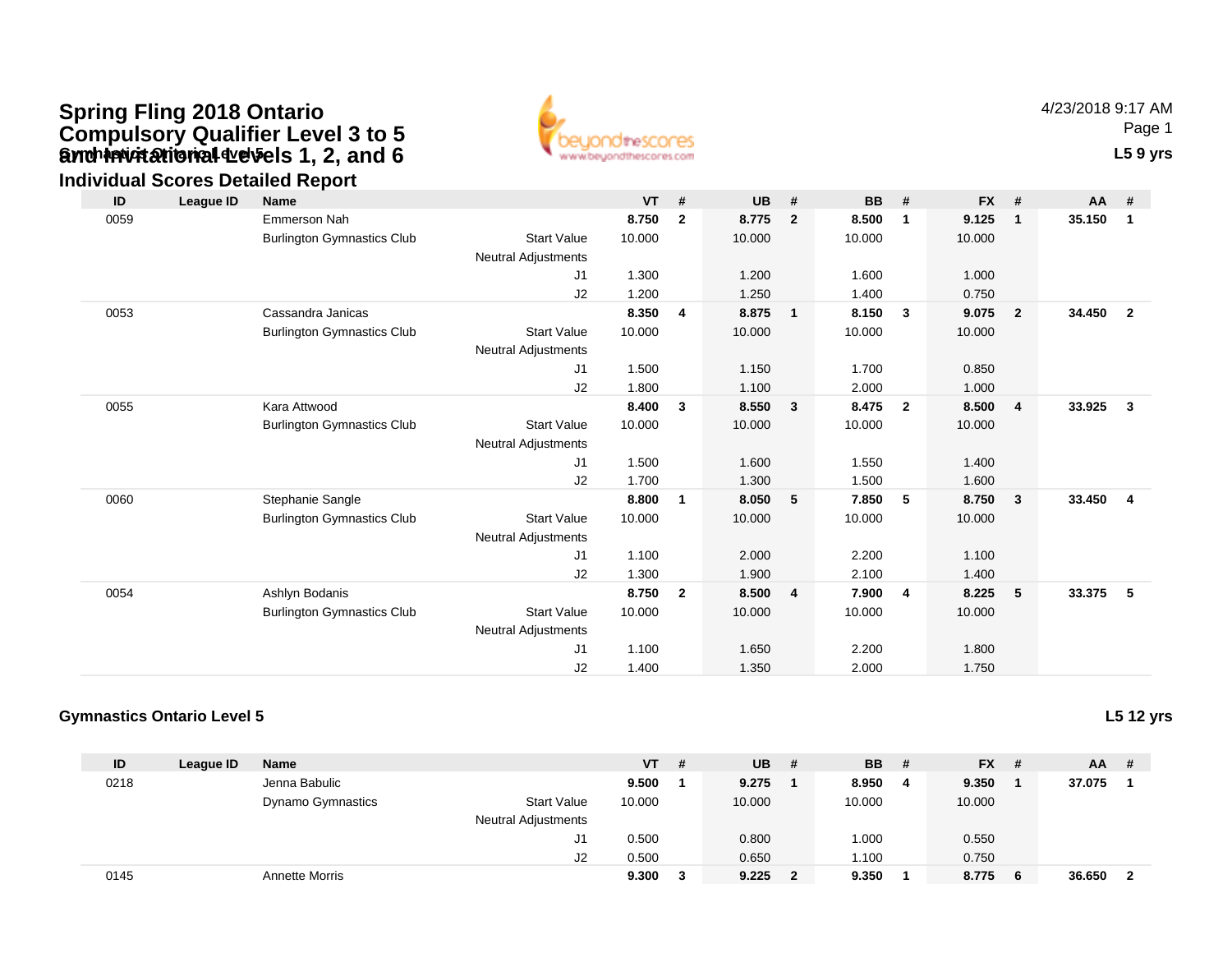| <b>Spring Fling 2018 Ontario</b><br><b>Compulsory Qualifier Level 3 to 5</b> | and Invitational Levelsiten, Yontvaride Gonettes | <b>Start Value</b>         | 10.000 | ores           | 10.000 |                         | 10.000   |                | 10.000 |                | 4/23/2018 9:17 AM | Page 2                  |
|------------------------------------------------------------------------------|--------------------------------------------------|----------------------------|--------|----------------|--------|-------------------------|----------|----------------|--------|----------------|-------------------|-------------------------|
|                                                                              |                                                  | <b>Neutral Adjustments</b> |        |                |        |                         |          |                |        |                |                   |                         |
| <b>Individual Scores Detailed Report</b>                                     |                                                  | J1                         | 0.700  |                | 0.750  |                         | 0.700    |                | 1.200  |                |                   |                         |
|                                                                              |                                                  | J2                         | 0.700  |                | 0.800  |                         | 0.600    |                | 1.250  |                |                   |                         |
| 0144                                                                         | Erin Behie                                       |                            | 9.400  | $\overline{2}$ | 8.925  | $\overline{\mathbf{4}}$ | 8.900    | 5              | 8.625  | 8              | 35.850            | $\mathbf{3}$            |
|                                                                              | Hamilton Wentworth Regionettes                   | <b>Start Value</b>         | 10.000 |                | 10.000 |                         | 10.000   |                | 10.000 |                |                   |                         |
|                                                                              |                                                  | <b>Neutral Adjustments</b> |        |                |        |                         |          |                |        |                |                   |                         |
|                                                                              |                                                  | J1                         | 0.650  |                | 1.050  |                         | 1.000    |                | 1.300  |                |                   |                         |
|                                                                              |                                                  | J <sub>2</sub>             | 0.550  |                | 1.100  |                         | 1.200    |                | 1.450  |                |                   |                         |
| 0290                                                                         | Cadence Kearney                                  |                            | 9.150  | $\overline{4}$ | 8.525  | 5                       | 8.850    | 6              | 9.175  | $\overline{2}$ | 35.700            | $\overline{\mathbf{4}}$ |
|                                                                              | <b>Northern Stars</b>                            | <b>Start Value</b>         | 10.000 |                | 10.000 |                         | 10.000   |                | 10.000 |                |                   |                         |
|                                                                              |                                                  | <b>Neutral Adjustments</b> |        |                |        |                         |          |                |        |                |                   |                         |
|                                                                              |                                                  | J1                         | 0.800  |                | 1.350  |                         | 1.000    |                | 0.900  |                |                   |                         |
|                                                                              |                                                  | J2                         | 0.900  |                | 1.600  |                         | 1.300    |                | 0.750  |                |                   |                         |
| 0211                                                                         | <b>Rachel Butcher</b>                            |                            | 8.800  | 6              | 8.425  | 6                       | 9.300    | $\overline{2}$ | 9.025  | $\mathbf{3}$   | 35.550            | - 5                     |
|                                                                              | <b>Alliston Gymnastics Club</b>                  | <b>Start Value</b>         | 10.000 |                | 10.000 |                         | 10.000   |                | 10.000 |                |                   |                         |
|                                                                              |                                                  | <b>Neutral Adjustments</b> |        |                |        |                         |          |                |        |                |                   |                         |
|                                                                              |                                                  | J1                         | 1.100  |                | 1.500  |                         | 0.800    |                | 0.900  |                |                   |                         |
|                                                                              |                                                  | J2                         | 1.300  |                | 1.650  |                         | 0.600    |                | 1.050  |                |                   |                         |
| 0336                                                                         | Natalie Sydie                                    |                            | 8.900  | $-5$           | 8.425  | 6                       | 9.175    | $\mathbf{3}$   | 8.925  | 5              | 35.425            | 6                       |
|                                                                              | <b>Pulsars Gymnastics Club</b>                   | <b>Start Value</b>         | 10.000 |                | 10.000 |                         | 10.000   |                | 10.000 |                |                   |                         |
|                                                                              |                                                  | <b>Neutral Adjustments</b> |        |                |        |                         |          |                |        |                |                   |                         |
|                                                                              |                                                  | J1                         | 1.100  |                | 1.550  |                         | 0.800    |                | 1.000  |                |                   |                         |
|                                                                              |                                                  | J2                         | 1.100  |                | 1.600  |                         | 0.850    |                | 1.150  |                |                   |                         |
| 0142                                                                         | Hayley Weaver                                    |                            | 8.650  | $\overline{7}$ | 9.075  | $\overline{\mathbf{3}}$ | 8.750    | $\overline{7}$ | 8.725  | $\overline{7}$ | 35.200            | $\overline{7}$          |
|                                                                              | Hamilton Wentworth Regionettes                   | <b>Start Value</b>         | 10.000 |                | 10.000 |                         | 10.000   |                | 10.000 |                |                   |                         |
|                                                                              |                                                  | Neutral Adjustments        |        |                |        |                         | $-0.100$ |                |        |                |                   |                         |
|                                                                              |                                                  | J1                         | 1.400  |                | 0.900  |                         | 1.250    |                | 1.450  |                |                   |                         |
|                                                                              |                                                  | J2                         | 1.300  |                | 0.950  |                         | 1.050    |                | 1.100  |                |                   |                         |
| 0305                                                                         | Abigail Croswell                                 |                            | 8.900  | 5              | 7.700  | $\overline{7}$          | 8.650    | 8              | 8.975  | $\overline{4}$ | 34.225            | - 8                     |
|                                                                              | <b>Pulsars Gymnastics Club</b>                   | <b>Start Value</b>         | 10.000 |                | 10.000 |                         | 10.000   |                | 10.000 |                |                   |                         |
|                                                                              |                                                  | <b>Neutral Adjustments</b> |        |                |        |                         | $-0.100$ |                |        |                |                   |                         |
|                                                                              |                                                  | J <sub>1</sub>             | 1.100  |                | 2.300  |                         | 1.300    |                | 1.150  |                |                   |                         |
|                                                                              |                                                  | J2                         | 1.100  |                | 2.300  |                         | 1.200    |                | 0.900  |                |                   |                         |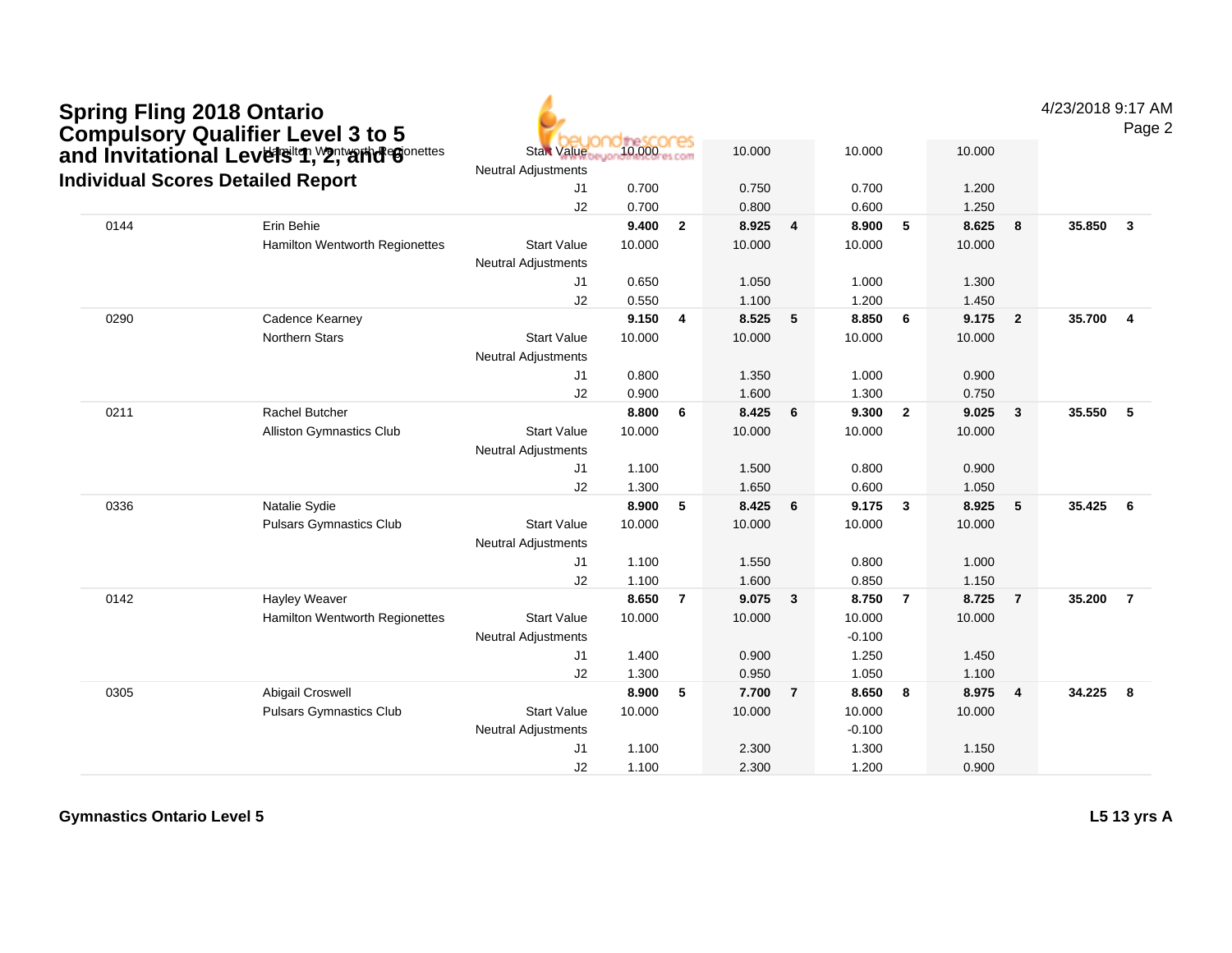| <b>Spring Fling 2018 Ontario</b> | <b>Compulsory Qualifier Level 3 to 5</b>                                   |                            |        |                         |           |                |           |                         |           |                | 4/23/2018 9:17 AM |                         | Page 3 |
|----------------------------------|----------------------------------------------------------------------------|----------------------------|--------|-------------------------|-----------|----------------|-----------|-------------------------|-----------|----------------|-------------------|-------------------------|--------|
|                                  | and Invitational Levelse 1, 2, and 6<br>Individual Scores Detailed Reports |                            |        |                         | <b>UB</b> | #              | <b>BB</b> | #                       | <b>FX</b> | #              | <b>AA</b>         | #                       |        |
|                                  |                                                                            |                            | 8.400  | 5                       | 9.275     | $\mathbf{1}$   | 8.975     | $\overline{1}$          | 8.600     | $\overline{4}$ | 35.250            | $\overline{1}$          |        |
|                                  |                                                                            | <b>Start Value</b>         | 10.000 |                         | 10.000    |                | 10.000    |                         | 10.000    |                |                   |                         |        |
|                                  |                                                                            | <b>Neutral Adjustments</b> |        |                         |           |                |           |                         |           |                |                   |                         |        |
|                                  |                                                                            | J <sub>1</sub>             | 1.600  |                         | 0.750     |                | 1.000     |                         | 1.400     |                |                   |                         |        |
|                                  |                                                                            | J2                         | 1.600  |                         | 0.700     |                | 1.050     |                         | 1.400     |                |                   |                         |        |
| 0295                             | Karlene Gooch                                                              |                            | 9.350  | $\overline{1}$          | 8.325     | $\overline{4}$ | 8.550     | $\overline{2}$          | 8.850     | $\mathbf{1}$   | 35.075            | $\overline{\mathbf{2}}$ |        |
|                                  | <b>Northern Stars</b>                                                      | <b>Start Value</b>         | 10.000 |                         | 10.000    |                | 10.000    |                         | 10.000    |                |                   |                         |        |
|                                  |                                                                            | <b>Neutral Adjustments</b> |        |                         |           |                |           |                         |           |                |                   |                         |        |
|                                  |                                                                            | J1                         | 0.700  |                         | 1.800     |                | 1.500     |                         | 1.000     |                |                   |                         |        |
|                                  |                                                                            | J2                         | 0.600  |                         | 1.550     |                | 1.400     |                         | 1.300     |                |                   |                         |        |
| 0147                             | Kaylee Bartlett                                                            |                            | 8.450  | $\overline{4}$          | 8.975     | $\overline{2}$ | 8.200     | 6                       | 8.750     | $\overline{2}$ | 34.375            | $\overline{\mathbf{3}}$ |        |
|                                  | Hamilton Wentworth Regionettes                                             | <b>Start Value</b>         | 10.000 |                         | 10.000    |                | 10.000    |                         | 10.000    |                |                   |                         |        |
|                                  |                                                                            | <b>Neutral Adjustments</b> |        |                         |           |                |           |                         |           |                |                   |                         |        |
|                                  |                                                                            | J1                         | 1.550  |                         | 1.050     |                | 1.900     |                         | 1.250     |                |                   |                         |        |
|                                  |                                                                            | J2                         | 1.550  |                         | 1.000     |                | 1.700     |                         | 1.250     |                |                   |                         |        |
| 0395                             | Eden Erkkila                                                               |                            | 8.500  | $\overline{\mathbf{3}}$ | 8.475     | $\mathbf{3}$   | 8.400     | $\overline{4}$          | 8.725     | 3              | 34.100            | $\overline{4}$          |        |
|                                  | Sault Ste Marie Gymnastics Club                                            | <b>Start Value</b>         | 10.000 |                         | 10.000    |                | 10.000    |                         | 10.000    |                |                   |                         |        |
|                                  |                                                                            | <b>Neutral Adjustments</b> |        |                         |           |                | $-0.100$  |                         |           |                |                   |                         |        |
|                                  |                                                                            | J1.                        | 1.600  |                         | 1.500     |                | 1.400     |                         | 1.200     |                |                   |                         |        |
|                                  |                                                                            | J2                         | 1.400  |                         | 1.550     |                | 1.600     |                         | 1.350     |                |                   |                         |        |
| 0443                             | Isabella Shah                                                              |                            | 8.825  | $\overline{2}$          | 8.025     | 6              | 8.250     | 5                       | 8.450     | 5              | 33.550            | 5                       |        |
|                                  | <b>Synergy Gymnastics</b>                                                  | <b>Start Value</b>         | 10.000 |                         | 10.000    |                | 10.000    |                         | 10.000    |                |                   |                         |        |
|                                  |                                                                            | <b>Neutral Adjustments</b> |        |                         |           |                | $-0.100$  |                         |           |                |                   |                         |        |
|                                  |                                                                            | J1                         | 1.100  |                         | 2.050     |                | 1.800     |                         | 1.500     |                |                   |                         |        |
|                                  |                                                                            | J2                         | 1.250  |                         | 1.900     |                | 1.500     |                         | 1.600     |                |                   |                         |        |
| 0524                             | Keyanna Dolch                                                              |                            | 8.450  | $\overline{4}$          | 8.200     | 5              | 8.500     | $\overline{\mathbf{3}}$ | 7.350     | 6              | 32.500            | 6                       |        |
|                                  | Niagara Acro Cats                                                          | <b>Start Value</b>         | 10.000 |                         | 10.000    |                | 10.000    |                         | 10.000    |                |                   |                         |        |
|                                  |                                                                            | <b>Neutral Adjustments</b> |        |                         |           |                |           |                         |           |                |                   |                         |        |
|                                  |                                                                            | J <sub>1</sub>             | 1.500  |                         | 1.800     |                | 1.500     |                         | 2.800     |                |                   |                         |        |
|                                  |                                                                            | J2                         | 1.600  |                         | 1.800     |                | 1.500     |                         | 2.500     |                |                   |                         |        |

### **Gymnastics Ontario Level 5**

| L5 13 yrs B<br>- |  |
|------------------|--|
|------------------|--|

| ID   | League ID | <b>Name</b>       |                     | <b>VT</b> | -# | <b>UB</b> | <b>BB</b> | <b>FX</b> | $AA$ # |  |
|------|-----------|-------------------|---------------------|-----------|----|-----------|-----------|-----------|--------|--|
| 0527 |           | Shay Henderson    |                     | 9.000     | -3 | 9.350     | 9.275     | 9.125     | 36.750 |  |
|      |           | Niagara Acro Cats | <b>Start Value</b>  | 10.000    |    | 10.000    | 10.000    | 10.000    |        |  |
|      |           |                   | Neutral Adjustments |           |    |           |           |           |        |  |
|      |           |                   |                     | 0.900     |    | 0.700     | 0.600     | 0.850     |        |  |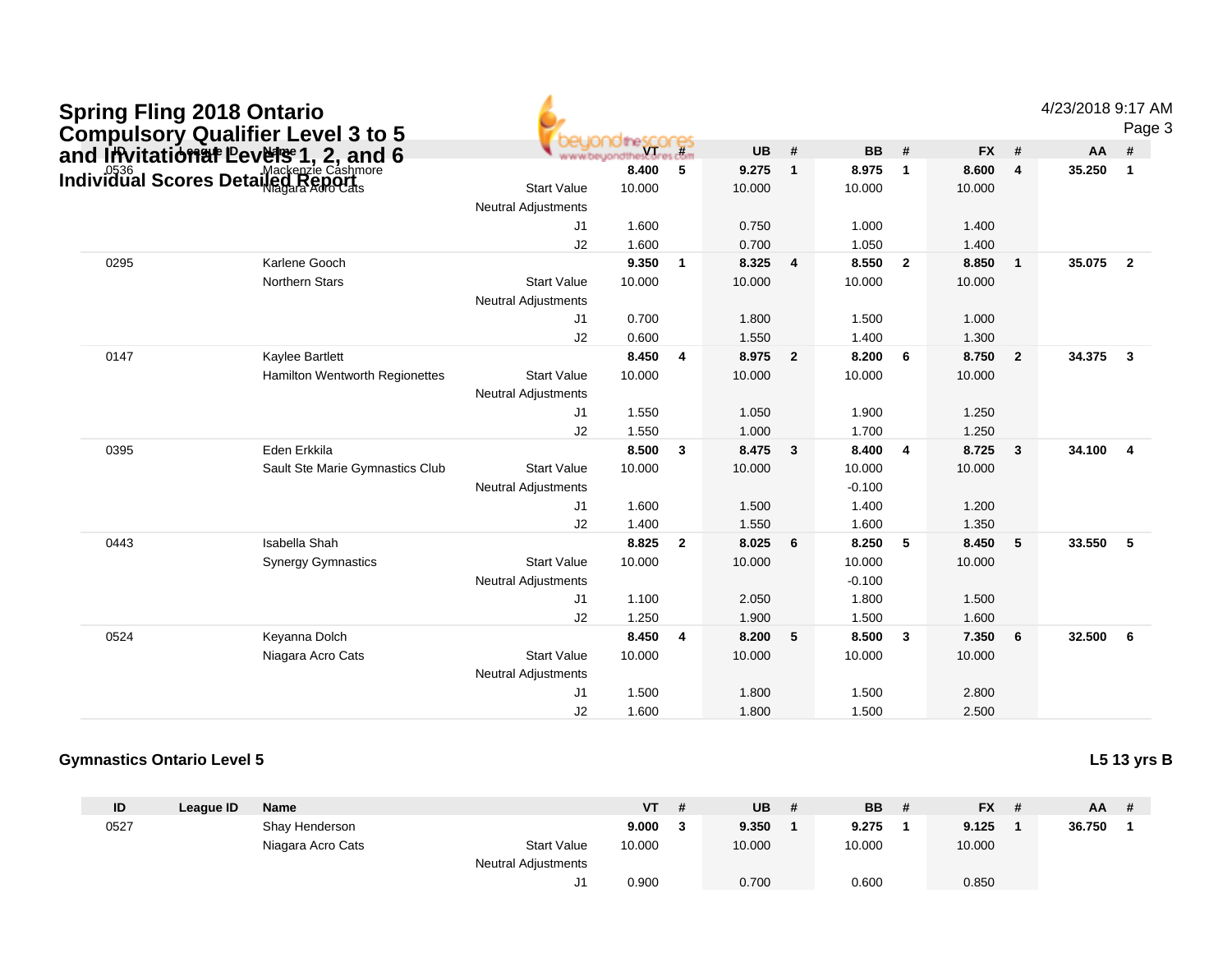| <b>Spring Fling 2018 Ontario</b><br><b>Compulsory Qualifier Level 3 to 5</b> |                                                                                                     |                            | 1.100  | ores           | 0.600  |                | 0.850    |                         | 0.900  |              | 4/23/2018 9:17 A | Page           |
|------------------------------------------------------------------------------|-----------------------------------------------------------------------------------------------------|----------------------------|--------|----------------|--------|----------------|----------|-------------------------|--------|--------------|------------------|----------------|
|                                                                              |                                                                                                     |                            | 9.600  | $\overline{2}$ | 9.225  | $\overline{2}$ | 8.375    | $\mathbf{3}$            | 8.950  | 3            | 36.150           | $\overline{2}$ |
|                                                                              | and Invitational Levels 1, 2, and 6<br>Individual Scores Detailed Regionalists and Sports<br>Centre | <b>Start Value</b>         | 10.000 |                | 10.000 |                | 10.000   |                         | 10.000 |              |                  |                |
|                                                                              |                                                                                                     | <b>Neutral Adjustments</b> |        |                |        |                |          |                         |        |              |                  |                |
|                                                                              |                                                                                                     | J <sub>1</sub>             | 0.300  |                | 0.850  |                | 1.650    |                         | 0.900  |              |                  |                |
|                                                                              |                                                                                                     | J2                         | 0.500  |                | 0.700  |                | 1.600    |                         | 1.200  |              |                  |                |
| 0139                                                                         | Julia DiMarco                                                                                       |                            | 9.650  | $\mathbf{1}$   | 8.550  | 4              | 8.650    | $\overline{\mathbf{2}}$ | 9.100  | $\mathbf{2}$ | 35.950           | $\mathbf{3}$   |
|                                                                              | Hamilton Wentworth Regionettes                                                                      | <b>Start Value</b>         | 10.000 |                | 10.000 |                | 10.000   |                         | 10.000 |              |                  |                |
|                                                                              |                                                                                                     | <b>Neutral Adjustments</b> |        |                |        |                | $-0.100$ |                         |        |              |                  |                |
|                                                                              |                                                                                                     | J1                         | 0.300  |                | 1.450  |                | 1.300    |                         | 0.950  |              |                  |                |
|                                                                              |                                                                                                     | J2                         | 0.400  |                | 1.450  |                | 1.200    |                         | 0.850  |              |                  |                |
| 0143                                                                         | Ana Zupanic                                                                                         |                            | 9.000  | 3              | 8.500  | 5              | 8.325    | $\overline{4}$          | 8.575  | 5            | 34.400           | $\overline{4}$ |
|                                                                              | Hamilton Wentworth Regionettes                                                                      | <b>Start Value</b>         | 10.000 |                | 10.000 |                | 10.000   |                         | 10.000 |              |                  |                |
|                                                                              |                                                                                                     | <b>Neutral Adjustments</b> |        |                |        |                | $-0.100$ |                         |        |              |                  |                |
|                                                                              |                                                                                                     | J1                         | 1.000  |                | 1.350  |                | 1.500    |                         | 1.350  |              |                  |                |
|                                                                              |                                                                                                     | J2                         | 1.000  |                | 1.650  |                | 1.650    |                         | 1.500  |              |                  |                |
| 0525                                                                         | Jesselyn Misner                                                                                     |                            | 8.850  | $\overline{4}$ | 8.850  | 3              | 8.325    | $\overline{4}$          | 8.000  | 6            | 34.025           | 5              |
|                                                                              | Niagara Acro Cats                                                                                   | <b>Start Value</b>         | 10.000 |                | 10.000 |                | 10.000   |                         | 10.000 |              |                  |                |
|                                                                              |                                                                                                     | <b>Neutral Adjustments</b> |        |                |        |                |          |                         |        |              |                  |                |
|                                                                              |                                                                                                     | J1                         | 1.000  |                | 1.100  |                | 1.700    |                         | 2.000  |              |                  |                |
|                                                                              |                                                                                                     | J2                         | 1.300  |                | 1.200  |                | 1.650    |                         | 2.000  |              |                  |                |
| 0318                                                                         | Camille Jelinek                                                                                     |                            | 8.700  | 5              | 8.475  | 6              | 7.550    | 5                       | 8.925  | 4            | 33.650           | 6              |
|                                                                              | <b>Pulsars Gymnastics Club</b>                                                                      | <b>Start Value</b>         | 10.000 |                | 10.000 |                | 10.000   |                         | 10.000 |              |                  |                |
|                                                                              |                                                                                                     | <b>Neutral Adjustments</b> |        |                |        |                |          |                         |        |              |                  |                |
|                                                                              |                                                                                                     | J <sub>1</sub>             | 1.300  |                | 1.550  |                | 2.300    |                         | 1.000  |              |                  |                |
|                                                                              |                                                                                                     | J2                         | 1.300  |                | 1.500  |                | 2.600    |                         | 1.150  |              |                  |                |

#### **Gymnastics Ontario Level 5L5 14 yrs**

| ID   | League ID | <b>Name</b>                           |                            | $VT$ # |              | <b>UB</b> | - #      | <b>BB</b> | -#                      | <b>FX</b> | # | AA     | - # |
|------|-----------|---------------------------------------|----------------------------|--------|--------------|-----------|----------|-----------|-------------------------|-----------|---|--------|-----|
| 0220 |           | Kiana Buciurca                        |                            | 9.600  |              | 8.925     | $\sim$ 2 | 8.900     |                         | 9.200     |   | 36.625 |     |
|      |           | <b>Dynamo Gymnastics</b>              | <b>Start Value</b>         | 10.000 |              | 10.000    |          | 10.000    |                         | 10.000    |   |        |     |
|      |           |                                       | <b>Neutral Adjustments</b> |        |              |           |          |           |                         |           |   |        |     |
|      |           |                                       | J1                         | 0.400  |              | 0.950     |          | 0.900     |                         | 0.800     |   |        |     |
|      |           |                                       | J <sub>2</sub>             | 0.400  |              | 1.200     |          | 1.300     |                         | 0.800     |   |        |     |
| 0138 |           | Sydney Ayles                          |                            | 9.250  | $\mathbf{2}$ | 9.100     |          | 8.850     | $\overline{\mathbf{2}}$ | 8.925     | 2 | 36.125 |     |
|      |           | <b>Hamilton Wentworth Regionettes</b> | <b>Start Value</b>         | 10.000 |              | 10.000    |          | 10.000    |                         | 10.000    |   |        |     |
|      |           |                                       | Network Network and the    |        |              |           |          |           |                         |           |   |        |     |

Neutral Adjustments

## 4/23/2018 9:17 AM

Page 4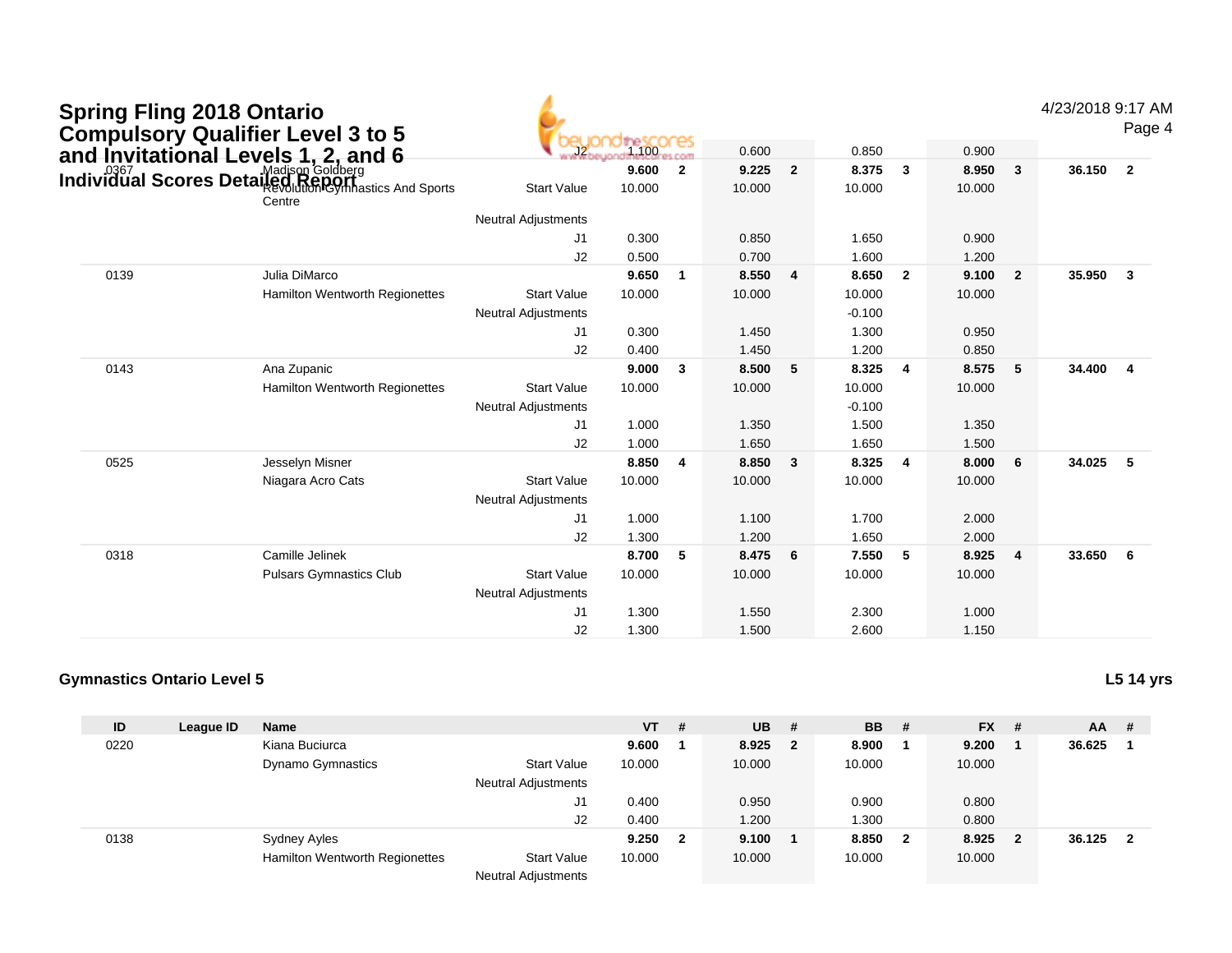# **Spring Fling 2018 Ontario Compulsory Qualifier Level 3 to 5and Invitational Levels 1, 2, and 6**

4/23/2018 9:17 AM

Page 5

|      | Compulsory Qualifier Level 3 to 5<br>and Invitational Levels 1, 2, and 6 | J2                         | <b>DeSCOCES</b><br>0.800 |   | 1.000<br>0.800 |                         | 1.100<br>1.200 |                         | 1.250<br>0.900 |                |        | ı ayı  |
|------|--------------------------------------------------------------------------|----------------------------|--------------------------|---|----------------|-------------------------|----------------|-------------------------|----------------|----------------|--------|--------|
|      | <b>Individual Scores Detailed Report</b>                                 |                            | 9.200                    | 3 | 8.575 4        |                         | 8.000          | $\overline{\mathbf{4}}$ | 8.550          | 3              | 34.325 | $_{3}$ |
|      | Sault Ste Marie Gymnastics Club                                          | <b>Start Value</b>         | 10.000                   |   | 10.000         |                         | 10.000         |                         | 10.000         |                |        |        |
|      |                                                                          | <b>Neutral Adjustments</b> |                          |   |                |                         | $-0.100$       |                         |                |                |        |        |
|      |                                                                          | J1                         | 0.900                    |   | 1.350          |                         | 1.800          |                         | 1.550          |                |        |        |
|      |                                                                          | J2                         | 0.700                    |   | 1.500          |                         | 2.000          |                         | 1.350          |                |        |        |
| 0331 | Piper Smith                                                              |                            | 8.800                    | 4 | 8.525          | 5                       | 8.350          | $\overline{\mathbf{3}}$ | 8.350          | $\overline{4}$ | 34.025 | 4      |
|      | <b>Pulsars Gymnastics Club</b>                                           | <b>Start Value</b>         | 10.000                   |   | 10.000         |                         | 10.000         |                         | 10.000         |                |        |        |
|      |                                                                          | <b>Neutral Adjustments</b> |                          |   |                |                         | $-0.100$       |                         |                |                |        |        |
|      |                                                                          | J <sub>1</sub>             | 1.300                    |   | 1.450          |                         | 1.400          |                         | 1.700          |                |        |        |
|      |                                                                          | J2                         | 1.100                    |   | 1.500          |                         | 1.700          |                         | 1.600          |                |        |        |
| 0323 | Vanessa Mathewson                                                        |                            | 8.550                    | 5 | 8.625          | $\overline{\mathbf{3}}$ | 7.300          | 5 <sub>5</sub>          | 8.325          | 5              | 32.800 | 5      |
|      | <b>Pulsars Gymnastics Club</b>                                           | <b>Start Value</b>         | 10.000                   |   | 10.000         |                         | 10.000         |                         | 10.000         |                |        |        |
|      |                                                                          | <b>Neutral Adjustments</b> |                          |   |                |                         | $-0.100$       |                         |                |                |        |        |
|      |                                                                          | J <sub>1</sub>             | 1.500                    |   | 1.300          |                         | 2.700          |                         | 1.900          |                |        |        |
|      |                                                                          | J2                         | 1.400                    |   | 1.450          |                         | 2.500          |                         | 1.450          |                |        |        |

### **Gymnastics Ontario Level 5**

**ID League ID Name VT # UB # BB # FX # AA #** 0302 Shannon Brown **9.300 <sup>2</sup> 7.525 <sup>2</sup> 8.650 <sup>1</sup> 8.850 <sup>1</sup> 34.325 <sup>1</sup>** Pulsars Gymnastics Clubb 3tart Value 10.000 10.000 10.000 10.000 10.000 Neutral Adjustments $-0.100$ 1.200 J1 0.700 2.400 1.200 1.100 J2 0.700 2.550 1.300 1.200 0399 Julianne Whalen **9.450 <sup>1</sup> 7.000 <sup>3</sup> 8.300 <sup>2</sup> 8.750 <sup>2</sup> 33.500 <sup>2</sup>** Sault Ste Marie Gymnastics Club Start Value 10.000 10.000 10.000 10.000 Neutral Adjustments $-0.100$ 1.700 J1 0.600 3.000 1.700 1.400 J2 0.500 3.000 1.500 1.100 0315 Claire Harvey **8.650 <sup>3</sup> 7.700 <sup>1</sup> 8.300 <sup>2</sup> 8.025 <sup>3</sup> 32.675 <sup>3</sup>** Pulsars Gymnastics Clubb 3tart Value 10.000 10.000 10.000 10.000 10.000 Neutral Adjustments $-0.100$ 1.400 J1 1.400 2.450 1.400 2.000 J21.300 2.150 1.800 1.950

**L5 15+ yrs**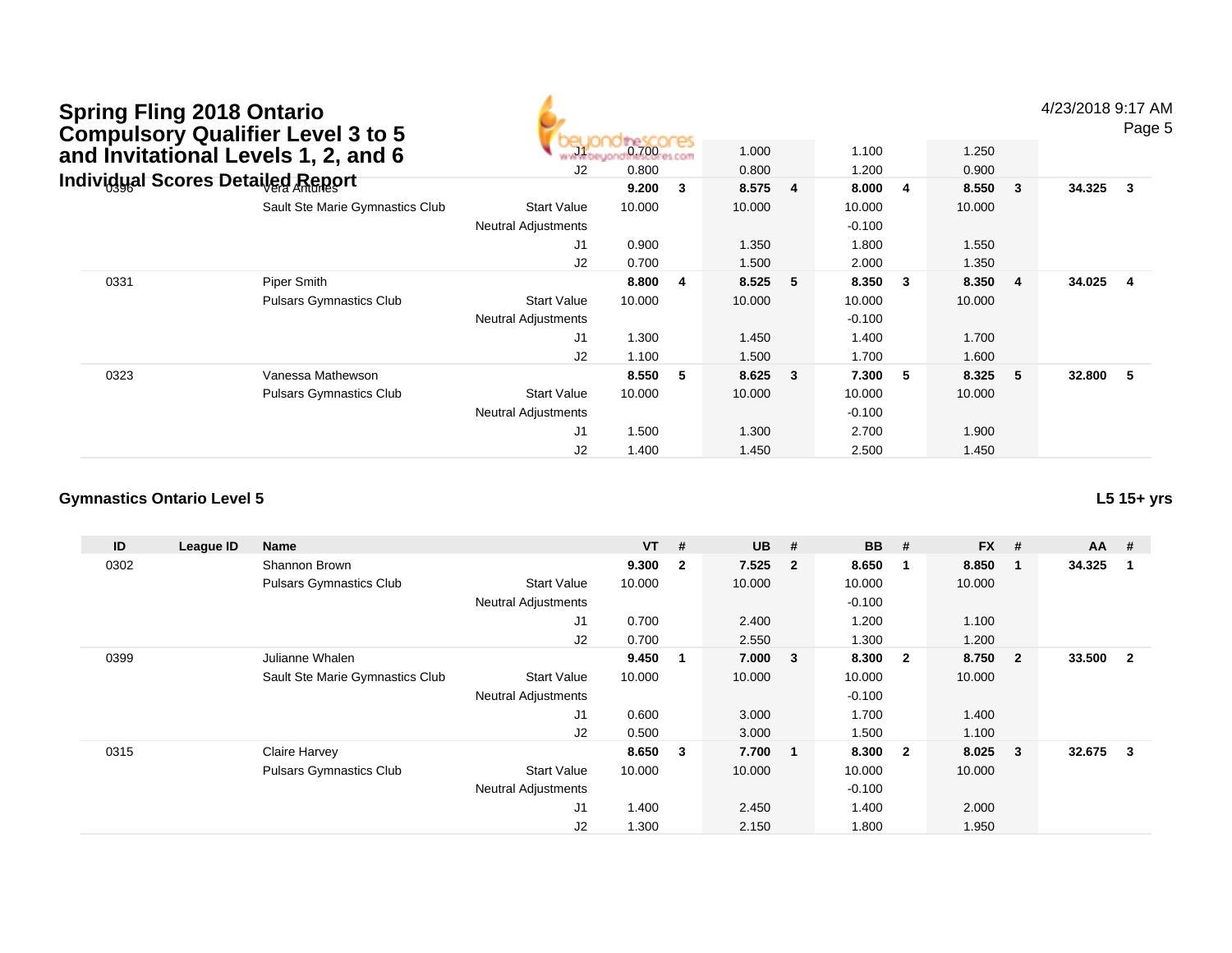# **Gynch invitational develos 1, 2, and 6** The Contact of Contact Contact Contact Contact Contact Contact Contact Contact Contact Contact Contact Contact Contact Contact Contact Contact Contact Contact Contact Contact Contac **Spring Fling 2018 Ontario Compulsory Qualifier Level 3 to 5 and Invitational Levels 1, 2, and 6**



4/23/2018 9:17 AMPage 6

### **Individual Scores Detailed Report**

| ID   | League ID | <b>Name</b>                    |                            | <b>VT</b> | $\pmb{\#}$     | UB     | #              | <b>BB</b> | #              | <b>FX</b> | #              | $AA$ # |                         |
|------|-----------|--------------------------------|----------------------------|-----------|----------------|--------|----------------|-----------|----------------|-----------|----------------|--------|-------------------------|
| 0598 |           | Cloey Jewkes                   |                            | 9.475     | 1              | 8.300  | 4              | 8.875     | -1             | 9.150     | -1             | 35.800 | $\mathbf{1}$            |
|      |           | Dynamo Gymnastics              | <b>Start Value</b>         | 10.000    |                | 10.000 |                | 10.000    |                | 10.000    |                |        |                         |
|      |           |                                | Neutral Adjustments        |           |                |        |                |           |                |           |                |        |                         |
|      |           |                                | J1                         | 0.500     |                | 1.650  |                | 1.050     |                | 0.850     |                |        |                         |
|      |           |                                | J2                         | 0.550     |                | 1.750  |                | 1.200     |                | 0.850     |                |        |                         |
| 0227 |           | <b>Madison Lee</b>             |                            | 9.125     | $\overline{2}$ | 9.050  | $\mathbf{1}$   | 8.700     | $\overline{2}$ | 8.775     | $\mathbf{3}$   | 35.650 | $\overline{\mathbf{2}}$ |
|      |           | <b>Dynamo Gymnastics</b>       | <b>Start Value</b>         | 10.000    |                | 10.000 |                | 10.000    |                | 10.000    |                |        |                         |
|      |           |                                | Neutral Adjustments        |           |                |        |                |           |                |           |                |        |                         |
|      |           |                                | J1                         | 0.800     |                | 0.900  |                | 1.200     |                | 1.100     |                |        |                         |
|      |           |                                | J2                         | 0.950     |                | 1.000  |                | 1.400     |                | 1.350     |                |        |                         |
| 0595 |           | Abigail Bishop                 |                            | 8.600     | 4              | 8.625  | $\overline{2}$ | 8.400     | $\mathbf{3}$   | 9.050     | $\overline{2}$ | 34.675 | $\overline{3}$          |
|      |           | Dancemakers Gymnastics         | <b>Start Value</b>         | 10.000    |                | 10.000 |                | 10.000    |                | 10.000    |                |        |                         |
|      |           |                                | <b>Neutral Adjustments</b> |           |                |        |                |           |                |           |                |        |                         |
|      |           |                                | J1                         | 1.400     |                | 1.350  |                | 1.500     |                | 1.000     |                |        |                         |
|      |           |                                | J2                         | 1.400     |                | 1.400  |                | 1.700     |                | 0.900     |                |        |                         |
| 0141 |           | Natalie Dyal                   |                            | 8.700     | $\mathbf{3}$   | 8.600  | $\mathbf{3}$   | 8.300     | $\overline{4}$ | 8.750     | $\overline{4}$ | 34.350 | $\overline{4}$          |
|      |           | Hamilton Wentworth Regionettes | <b>Start Value</b>         | 10.000    |                | 10.000 |                | 10.000    |                | 10.000    |                |        |                         |
|      |           |                                | <b>Neutral Adjustments</b> |           |                |        |                |           |                |           |                |        |                         |
|      |           |                                | J <sub>1</sub>             | 1.100     |                | 1.450  |                | 1.600     |                | 1.400     |                |        |                         |
|      |           |                                | J2                         | 1.500     |                | 1.350  |                | 1.800     |                | 1.100     |                |        |                         |
| 0436 |           | Jayna Birla                    |                            | 8.325     | 5              | 8.200  | 5              | 7.800     | 5              | 8.525     | 5              | 32.850 | 5                       |
|      |           | <b>Synergy Gymnastics</b>      | <b>Start Value</b>         | 10.000    |                | 10.000 |                | 10.000    |                | 10.000    |                |        |                         |
|      |           |                                | Neutral Adjustments        |           |                |        |                |           |                |           |                |        |                         |
|      |           |                                | J1                         | 1.700     |                | 1.800  |                | 2.200     |                | 1.500     |                |        |                         |
|      |           |                                | J <sub>2</sub>             | 1.650     |                | 1.800  |                | 2.200     |                | 1.450     |                |        |                         |

### **Gymnastics Ontario Level 5**

**L5 11 yrs A**

| ID   | League ID | Name                     |                            | $VT$ # |   | <b>UB</b> | -# | <b>BB</b> | - # | $FX$ # | AA.    | - # |
|------|-----------|--------------------------|----------------------------|--------|---|-----------|----|-----------|-----|--------|--------|-----|
| 0230 |           | Paige Mantha             |                            | 9.450  |   | 8.950     |    | 9.100     |     | 9.575  | 37.075 |     |
|      |           | <b>Dynamo Gymnastics</b> | <b>Start Value</b>         | 10.000 |   | 10.000    |    | 10.000    |     | 10.000 |        |     |
|      |           |                          | <b>Neutral Adjustments</b> |        |   |           |    |           |     |        |        |     |
|      |           |                          | J1.                        | 0.500  |   | 1.100     |    | 0.800     |     | 0.400  |        |     |
|      |           |                          | J2                         | 0.600  |   | 1.000     |    | .000      |     | 0.450  |        |     |
| 0596 |           | Charlotte Woodhouse      |                            | 9.400  | າ | 8.275     | 5  | 9.600     |     | 9.400  | 36.675 |     |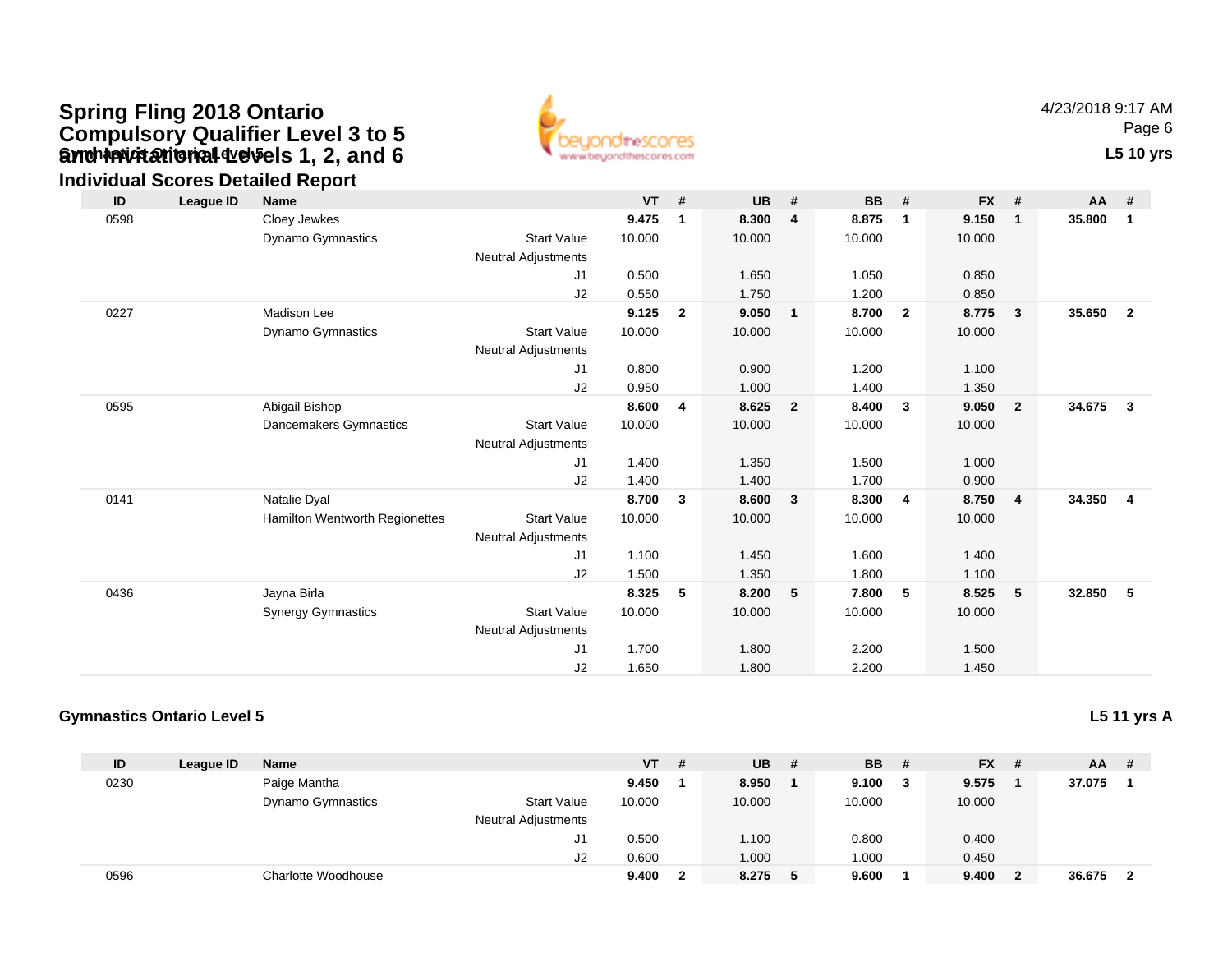|      | <b>Spring Fling 2018 Ontario</b><br><b>Compulsory Qualifier Level 3 to 5</b> |                                                  | theSCOCES |                |        |                |        |                |        |              | 4/23/2018 9:17 AM | Page 7                  |
|------|------------------------------------------------------------------------------|--------------------------------------------------|-----------|----------------|--------|----------------|--------|----------------|--------|--------------|-------------------|-------------------------|
|      | and Invitational Levelsent 2, and 6                                          | <b>Start Value</b><br><b>Neutral Adjustments</b> | 10.000    |                | 10.000 |                | 10.000 |                | 10.000 |              |                   |                         |
|      | <b>Individual Scores Detailed Report</b>                                     | J1                                               | 0.500     |                | 1.750  |                | 0.400  |                | 0.500  |              |                   |                         |
|      |                                                                              | J2                                               | 0.700     |                | 1.700  |                | 0.400  |                | 0.700  |              |                   |                         |
| 0011 | Raegan Whittaker                                                             |                                                  | 8.600     | $\overline{4}$ | 8.575  | $\mathbf{3}$   | 9.125  | $\overline{2}$ | 8.850  | 5            | 35.150            | $\overline{\mathbf{3}}$ |
|      | <b>KSG Aurora</b>                                                            | <b>Start Value</b><br><b>Neutral Adjustments</b> | 10.000    |                | 10.000 |                | 10.000 |                | 10.000 |              |                   |                         |
|      |                                                                              | J <sub>1</sub>                                   | 1.400     |                | 1.400  |                | 0.800  |                | 1.200  |              |                   |                         |
|      |                                                                              | J2                                               | 1.400     |                | 1.450  |                | 0.950  |                | 1.100  |              |                   |                         |
| 0293 | Maggie Maltby                                                                |                                                  | 8.850     | $\mathbf{3}$   | 8.450  | 4              | 8.900  | 4              | 8.950  | 4            | 35.150            | $\overline{\mathbf{3}}$ |
|      | <b>Northern Stars</b>                                                        | <b>Start Value</b>                               | 10.000    |                | 10.000 |                | 10.000 |                | 10.000 |              |                   |                         |
|      |                                                                              | Neutral Adjustments                              |           |                |        |                |        |                |        |              |                   |                         |
|      |                                                                              | J1                                               | 1.100     |                | 1.500  |                | 1.100  |                | 1.050  |              |                   |                         |
|      |                                                                              | J2                                               | 1.200     |                | 1.600  |                | 1.100  |                | 1.050  |              |                   |                         |
| 0458 | Luna Nunez                                                                   |                                                  | 8.400     | -5             | 8.650  | $\overline{2}$ | 8.600  | 5              | 8.975  | $\mathbf{3}$ | 34.625            | $\overline{4}$          |
|      | <b>Synergy Gymnastics</b>                                                    | <b>Start Value</b>                               | 10.000    |                | 10.000 |                | 10.000 |                | 10.000 |              |                   |                         |
|      |                                                                              | <b>Neutral Adjustments</b>                       |           |                |        |                |        |                |        |              |                   |                         |
|      |                                                                              | J1                                               | 1.600     |                | 1.500  |                | 1.400  |                | 1.100  |              |                   |                         |
|      |                                                                              | J2                                               | 1.600     |                | 1.200  |                | 1.400  |                | 0.950  |              |                   |                         |
| 0012 | <b>Claire Simpson</b>                                                        |                                                  | 8.400     | -5             | 7.750  | 6              | 8.525  | - 6            | 8.500  | 6            | 33.175            | - 5                     |
|      | <b>KSG Aurora</b>                                                            | <b>Start Value</b>                               | 10.000    |                | 10.000 |                | 10.000 |                | 10.000 |              |                   |                         |
|      |                                                                              | <b>Neutral Adjustments</b>                       |           |                |        |                |        |                |        |              |                   |                         |
|      |                                                                              | J <sub>1</sub>                                   | 1.700     |                | 2.100  |                | 1.500  |                | 1.550  |              |                   |                         |
|      |                                                                              | J <sub>2</sub>                                   | 1.500     |                | 2.400  |                | 1.450  |                | 1.450  |              |                   |                         |

### **Gymnastics Ontario Level 5**

**L5 11 yrs B**

| ID   | League ID | Name                           |                            | <b>VT</b> | #                       | <b>UB</b> | #                       | <b>BB</b> | #            | <b>FX</b> | # | $AA$ # |                         |
|------|-----------|--------------------------------|----------------------------|-----------|-------------------------|-----------|-------------------------|-----------|--------------|-----------|---|--------|-------------------------|
| 0013 |           | Ariana Rita                    |                            | 9.150     | $\overline{\mathbf{2}}$ | 8.525     | - 3                     | 8.600     | $\mathbf{2}$ | 9.100     |   | 35.375 |                         |
|      |           | <b>KSG Aurora</b>              | <b>Start Value</b>         | 10.000    |                         | 10.000    |                         | 10.000    |              | 10.000    |   |        |                         |
|      |           |                                | <b>Neutral Adjustments</b> |           |                         |           |                         |           |              |           |   |        |                         |
|      |           |                                | J1                         | 0.800     |                         | 1.550     |                         | 1.500     |              | 0.800     |   |        |                         |
|      |           |                                | J <sub>2</sub>             | 0.900     |                         | 1.400     |                         | 1.300     |              | 1.000     |   |        |                         |
| 0140 |           | Alia Dal Bello                 |                            | 9.375     |                         | 8.700     | $\overline{\mathbf{2}}$ | 8.300     | -3           | 8.750     | 3 | 35.125 | $\overline{\mathbf{2}}$ |
|      |           | Hamilton Wentworth Regionettes | <b>Start Value</b>         | 10.000    |                         | 10.000    |                         | 10.000    |              | 10.000    |   |        |                         |
|      |           |                                | <b>Neutral Adjustments</b> |           |                         |           |                         |           |              |           |   |        |                         |
|      |           |                                | J1                         | 0.600     |                         | 1.350     |                         | 1.800     |              | 1.300     |   |        |                         |
|      |           |                                | J <sub>2</sub>             | 0.650     |                         | 1.250     |                         | 1.600     |              | 1.200     |   |        |                         |
| 0359 |           | Lindsey Boyer                  |                            | 8.750     | 4                       | 9.000     | - 1                     | 8.600     | $\mathbf{2}$ | 8.525     | 4 | 34.875 | 3                       |